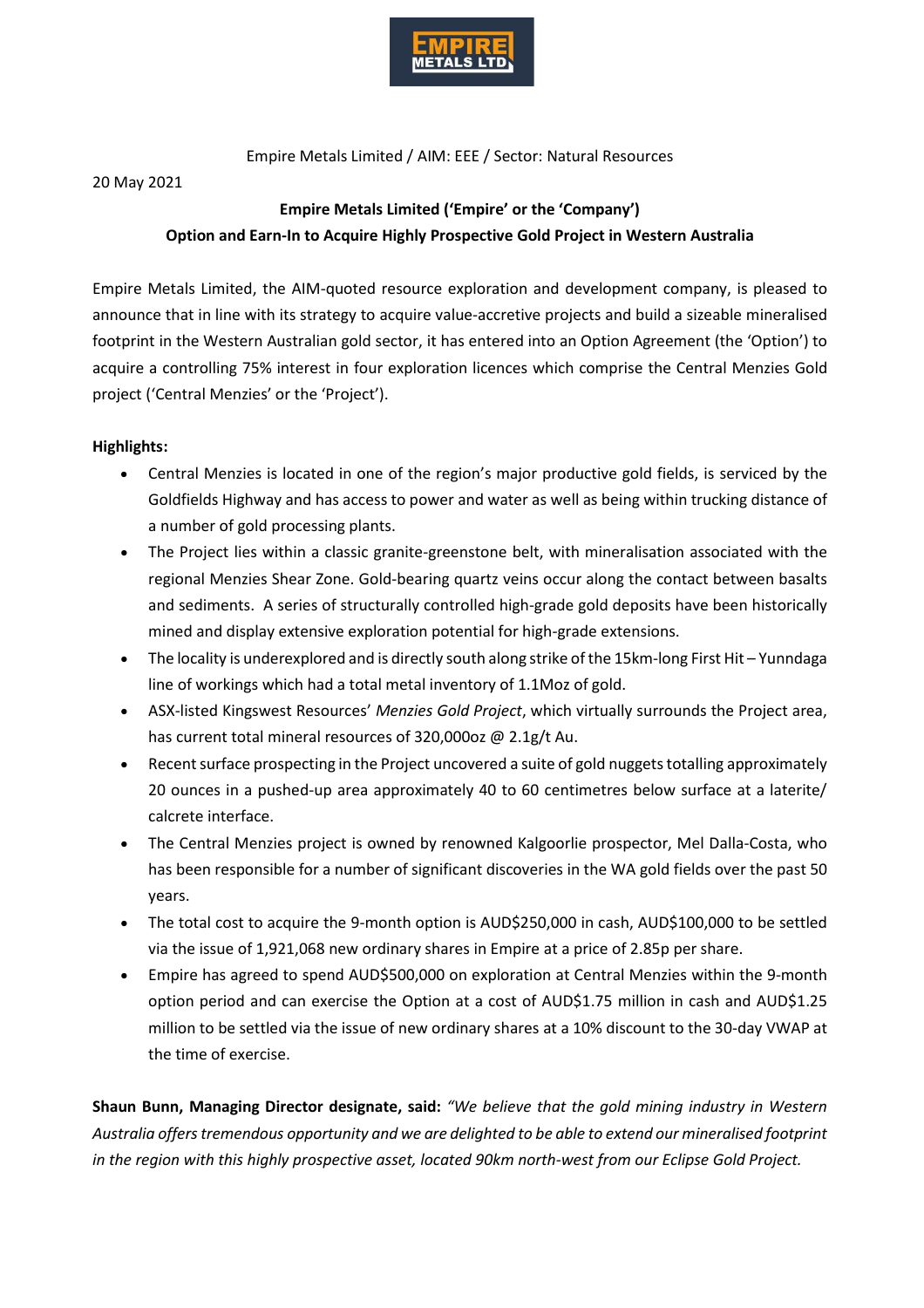

*"Central Menzies is early-stage but has a great address and offers the potential for near-surface high-grade gold mineralisation, as evidenced from the significant historical gold production along the same mineralised trend, and the results of exploration within the licence. The Project has been held for several years by Mel Dalla-Costa and we are confident that we can now add significant value with relatively simple and inexpensive exploration to define the locations, extents and grades of the mineralised structures to give a tangible sense of the resource potential of this prospect. We are in a strong financial position to move forward with initial exploration work and we look forward to providing more information in due course."*

#### **The Central Menzies Gold Project**

The Central Menzies Gold Project is located in the Menzies Shire, approximately 115km north of the city of Kalgoorlie-Boulder and 10km south of the township of Menzies. The prospect is accessible from Kalgoorlie-Boulder via the sealed Goldfields Highway and then by a 2km unsealed road. The city of Kalgoorlie-Boulder provides facilities to supply and maintain exploration activities in the project area.



*Figure 1: The location of the Central Menzies Gold Project relative to major infrastructure, the Eclipse Gold Project, and the city of Kalgoorlie-Boulder*

# **Tenements**

The Central Menzies Gold Project comprises four tenement blocks, all 100% owned by a well-known and successful local prospector. All the tenements are in good standing. The licence area is largely surrounded by tenements held by Kingwest Resources Ltd (refer Figure 2) and occurs along a lineament of historical mine workings. A number of old shafts and trenches also occur within the tenements (e.g. Figure 3).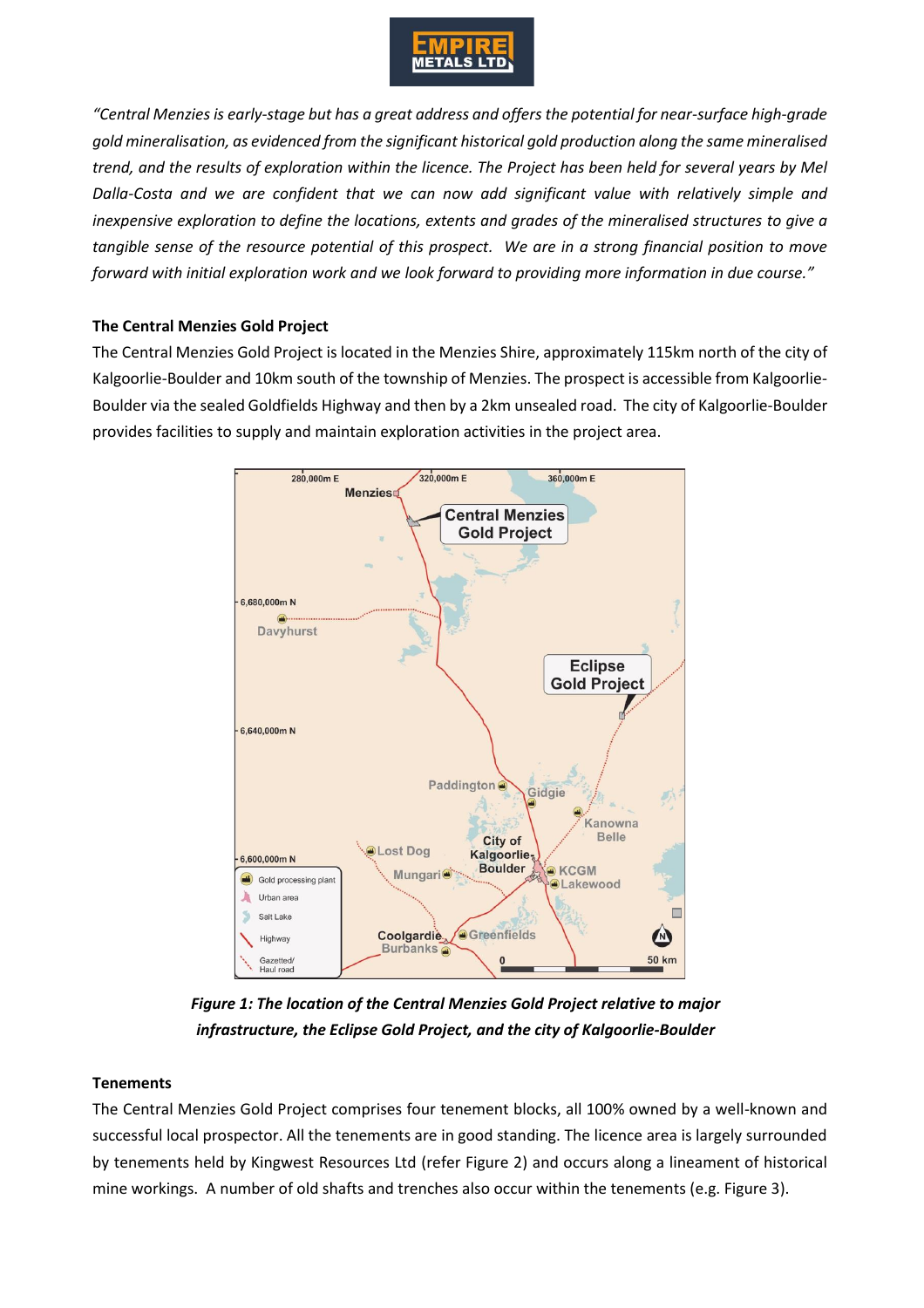



Kingwest tenure and historical production at the main prospects *Figure 2: Central Menzies Gold Project in Relation to Kingwest Tenements [Source: Kingwest Resources Ltd website]*



*Figure 3: Barunga Shaft in the North-East of the Tenement Area*

#### **Regional Geology**

The Project is wholly located within a north-north-west trending greenstone belt, with basalts as the dominant hosts together with interbedded shales and magnetite-rich banded iron formations ("BIF"), with mineralisation hosted within the Menzies Shear Zone, or associated fault splays. Gold-bearing quartz veins occur along the contact between basalts and sediments. A series of structurally controlled high-grade gold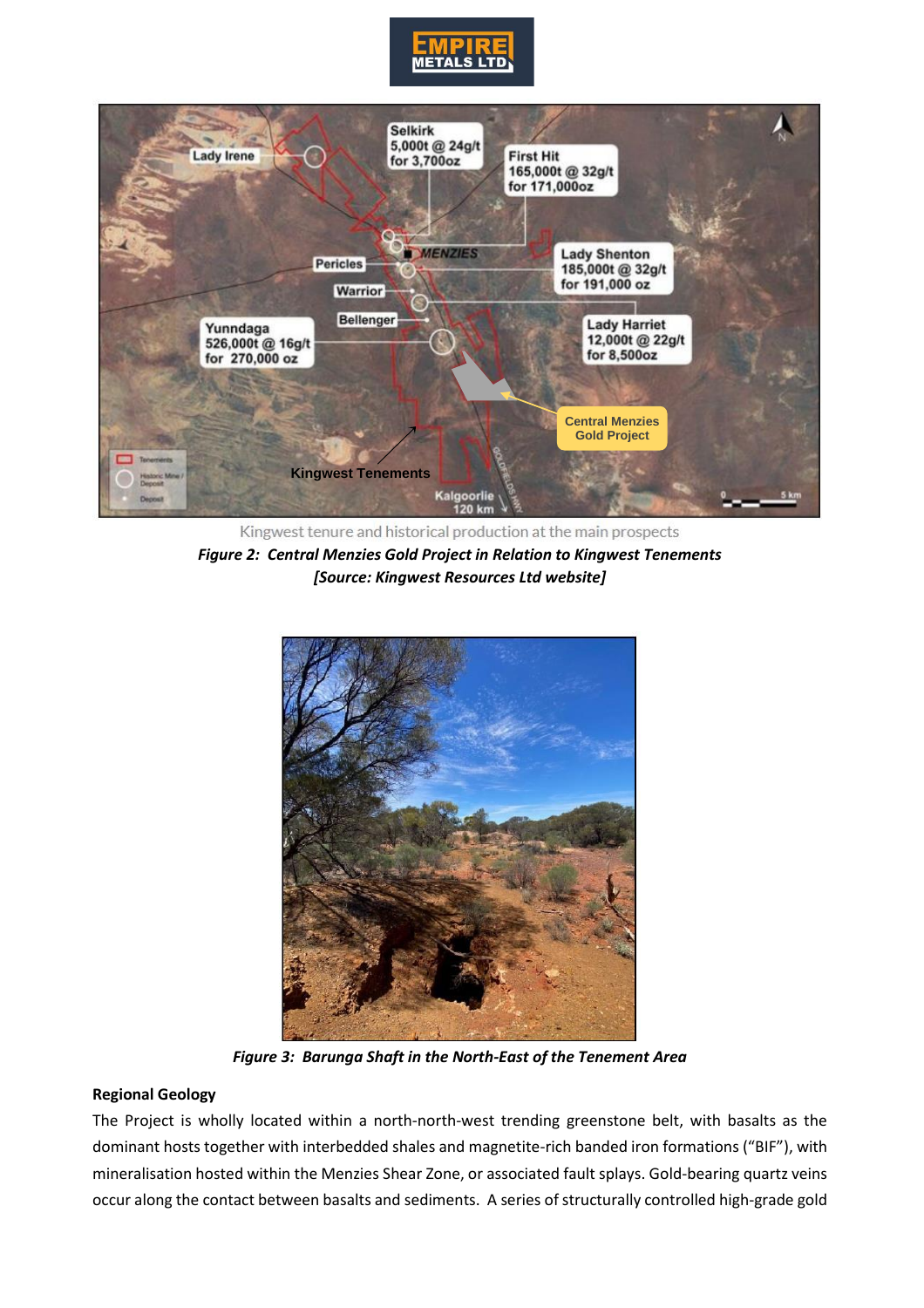

deposits have been historically mined and display extensive exploration potential for high-grade extensions.



*Figure 4. The local geology for the project. The tenement outlines are shown. Also illustrated are the GSWA records of gold workings/ deposits, interpreted structures, and mapped shafts*

# **Recent Exploration**

Surface prospecting has occurred intermittently on all four licences, with areas being cleared along strike of historical pits and along strike of the Yunndaga Shear Zone. Rotary air blast ('RAB') drilling was undertaken in the mid-1990s, but more recently reverse circulation ('RC') drilling has been completed in the tenements. However, to date no geophysics has been undertaken.

A suite of nuggets was discovered totalling up to 20 ounces in a pushed-up area approximately 40 to 60 centimetres below surface at a laterite/calcrete interface (M. Dalla-Costa, *pers. comm.*, Figure 5).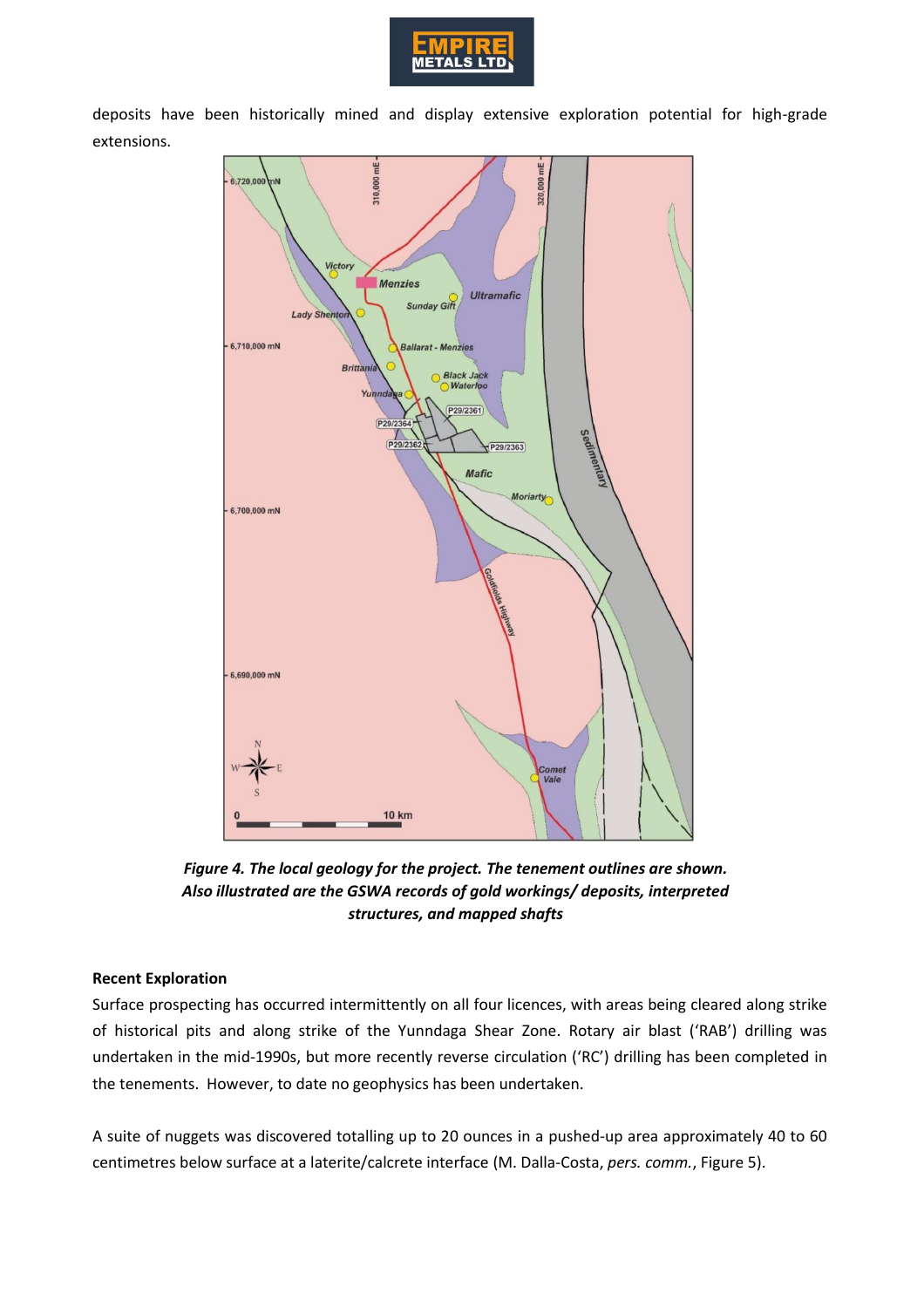



*Figure 5: Acid-bath washed nuggets from western portion of the tenements*

Generally, the tenements area is underexplored and is directly along strike of the First Hit – Yunndaga line of workings, located less than 2km to the north-north-west which has total metal inventory of 1.11Moz of gold. This comprises 640koz at 22.5 g/t Au sourced from underground mining; 145koz at 2.6 g/t Au from open pit mining during the 1980s and 1990s; and the current Kingwest Resources mineral resources at a 0.5 g/t Au cut off of 320koz at 2.1 g/t Au.

Historically over 700m of reverse circulation drilling has been completed at the property, with some highgrade intercepts, but this has not yet been verified by the Company. This will be a focus during the initial work programme.

#### **Next Steps**

Empire is now preparing a detailed development plan to advance the Project and will provide further details in due course.

#### **Transaction Terms**

Eclipse Exploration Limited, a wholly owned subsidiary of Empire Metals has entered into a 9-month Option Agreement to acquire a 75% interest in the Central Menzies Project from Philips Exploration Pty Ltd. The Company has paid AUD\$250,000 (approximately £136,000) in cash, AUD\$100,000 (£54,750) to be settled via the issue of 1,921,068 new ordinary shares of no-par value at a price of 2.85p. In addition, a finder's fee has been paid to an unrelated party of AUD\$100,000 (£54,750) to be settled via the issue of 1,921,068 new ordinary shares of no-par value at a price of 2.85p. Empire has also agreed to spend AUD\$500,000 within a 9-month period on exploration, administration and maintenance.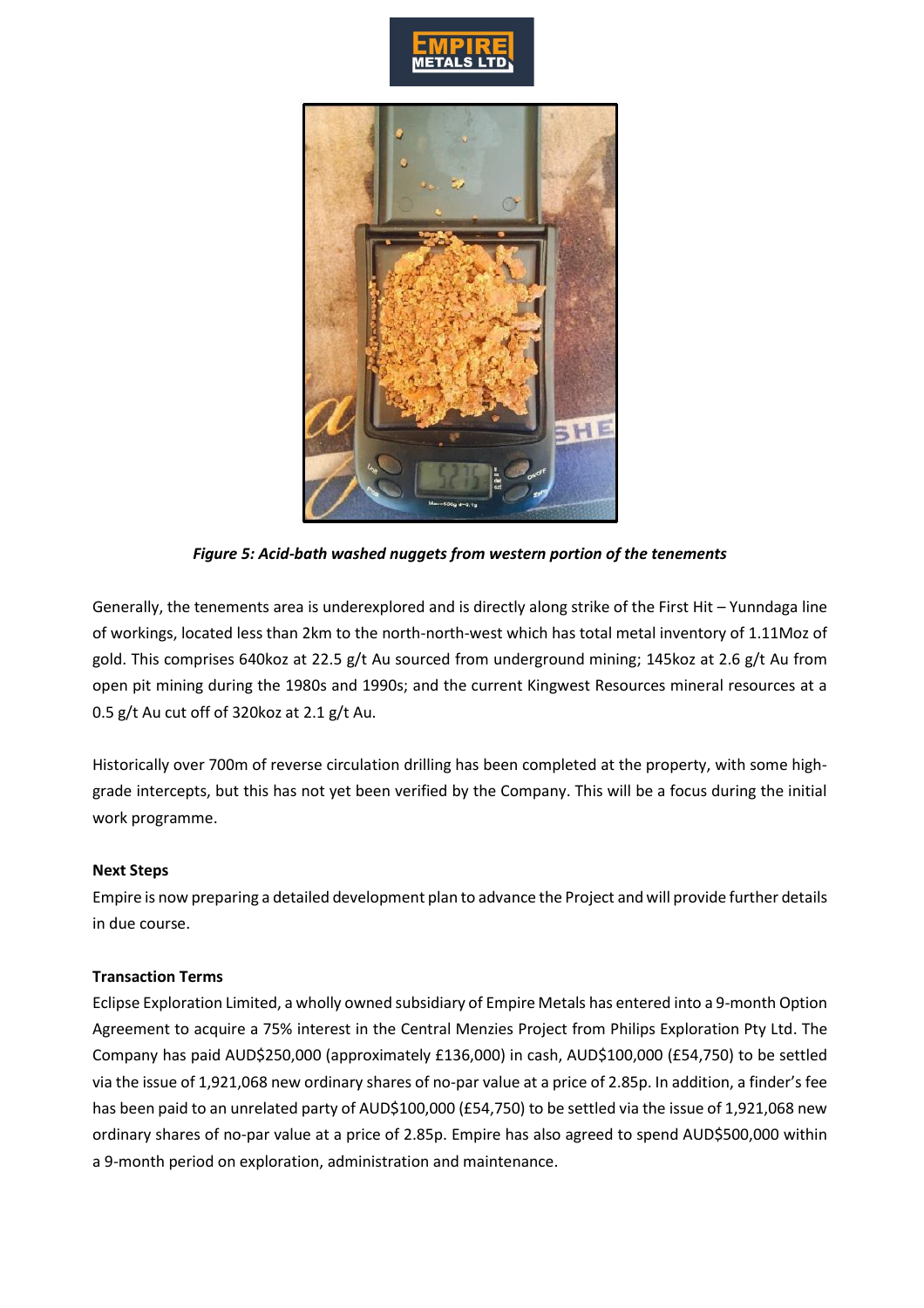

Empire can exercise the Option at any time up to the 9-month option expiration date by payment of AUD\$1,750,000 in cash and AUD\$1,250,000 to be settled via the issue of new ordinary shares of no-par value at a price calculated by reference to a 10% discount to the 30-day VWAP.

In addition, a finder's fee will be payable of AUD\$500,000 to be settled via the issue of new ordinary shares of no-par value at a price to be calculated by reference to the 30-day VWAP prior to exercise.

The Company will have an option to acquire the remaining 25% of the Project at a price determined by an independent valuer.

## **Application for Admission**

The new shares issued pursuant to the Option Agreement and finder's fee will rank *pari passu* in all respects with the existing ordinary shares of no-par value in the capital of the Company. Application will be made to the London Stock Exchange for the new shares to be admitted to trading on AIM ('Admission'). It is expected that Admission will become effective on or around 26 May 2021.

## **Total Voting Rights**

As a result of the issue of the new shares as described above, the issued share capital of the Company now consists of 332,716,517 ordinary shares of no-par value. The figure of 332,716,517 ordinary shares may be used by shareholders of the Company as the denominator for the calculations by which they will determine if they are required to notify their investment in, or a change in their interest in, the share capital of the Company under the Financial Conduct Authority's Disclosure Guidance and Transparency Rules.

# **Market Abuse Regulation (MAR) Disclosure**

Certain information contained in this announcement would have been deemed inside information for the purposes of Article 7 of Regulation (EU) No 596/2014, as incorporated into UK law by the European Union (Withdrawal) Act 2018, until the release of this announcement.

#### **\*\*ENDS\*\***

For further information please visit [www.empiremetals.co.uk](http://www.empiremetals.co.uk/) or contact:

| Shaun Bunn     | <b>Empire Metals Ltd</b>          | Company        | Tel: 020 7907 9327 |
|----------------|-----------------------------------|----------------|--------------------|
| Mike Struthers | <b>Empire Metals Ltd</b>          | Company        | Tel: 020 7907 9327 |
| Ewan Leggat    | S. P. Angel Corporate Finance LLP | Nomad & Broker | Tel: 020 3470 0470 |
| Adam Cowl      | S. P. Angel Corporate Finance LLP | Nomad & Broker | Tel: 020 3470 0470 |
| Damon Heath    | <b>Shard Capital Partners LLP</b> | Joint Broker   | Tel: 020 7186 9950 |
| Susie Geliher  | St Brides Partners Ltd            | <b>PR</b>      | Tel: 020 7236 1177 |
| Cosima Akerman | St Brides Partners Ltd            | <b>PR</b>      | Tel: 020 7236 1177 |